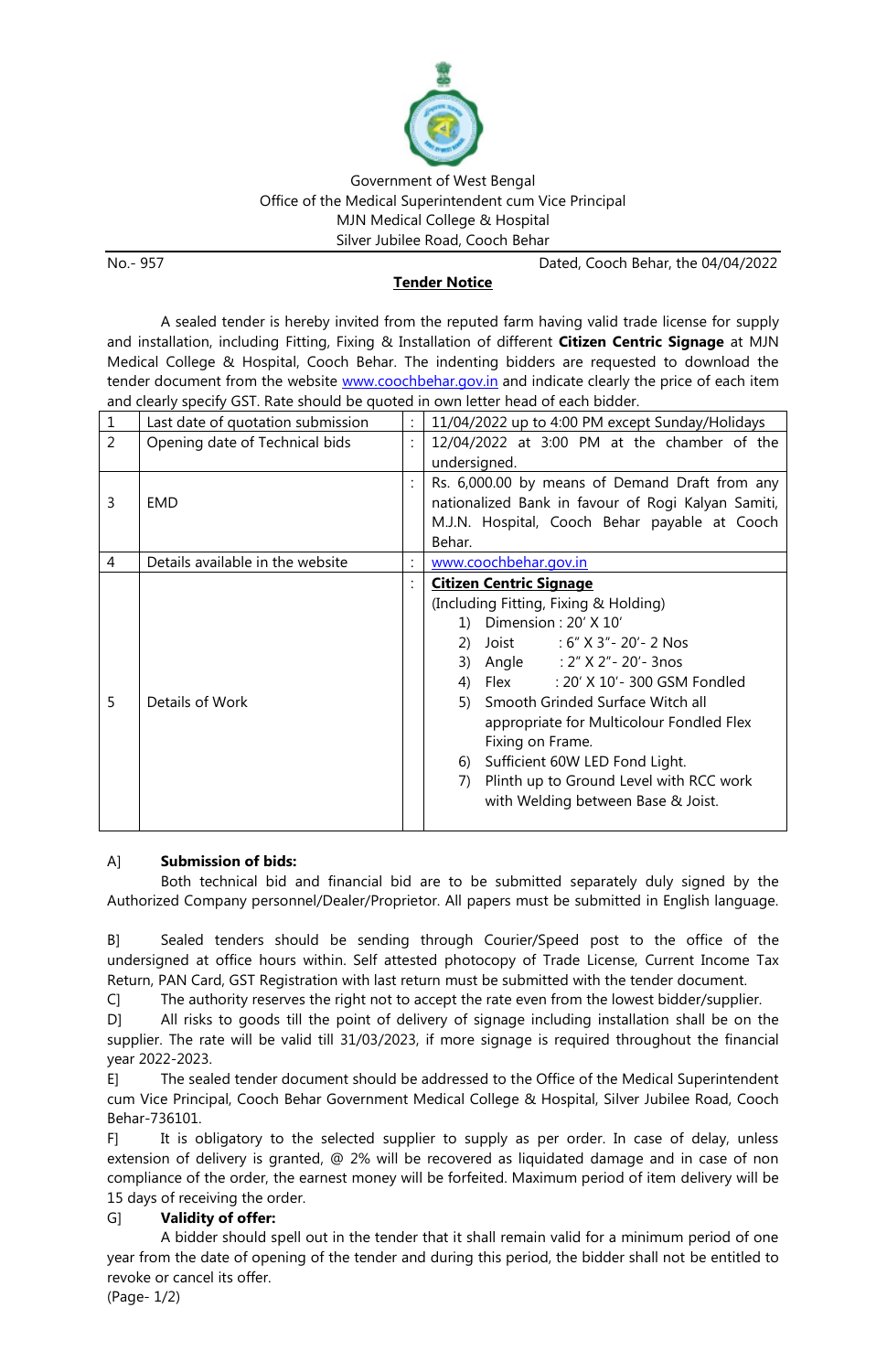E] The authority reserves the discretion to issue work/supply order either in full or phase wise depending upon the requirement and selected vendor will not charge any extra amount for such supply and delivery.

F] Payment schedule: 100% Payment will be made after delivery and satisfaction of the item.

G] **Authority may forfeit the security money(EMD) in the event of the following circumstances:**

**i)** Selected bidder withdraws the bid before expiry of its validity and after receipt of the Purchase Order.

ii) Selected bidder does not accept the order after issuing the same or fails to enter into a contract within validity period of offer.

iii) Selected bidder fails to supply and install the items within the scheduled time as specified in the purchase order.

iv) If before expiry of the warranty period, the supplied items break down or do not function satisfactorily due to the cause related with the item itself or for its installation and not for any reason caused by the Hospital Authority and the supplier denies to take the responsibility to make the supplied items in order.

v) In case of any false submission/statement by the bidder.

vi) In case of any refusal to abide by terms and conditions or refusal to enter into a written agreement as per prefixed terms and conditions.

vii) **Quantity Changeability:** Quantity as stated in the tender document may subject to change at the time of issuing purchase order due to the fund crunch or for other valid reasons.

viii) **Disposal of Disputes:** In case of any dispute, the authority's decision will be treated as the final and conclusive. All legal actions are subject to Cooch Behar Jurisdiction only.

ix) Discretion of the Hospital Authority:

- a) Hospital Authority may take decision about non-purchase of the said item even after selection of vendor due to its fund constraints.
- b) Hospital Authority reserves the right to relax any clause as stated herein above for selection of responsive vendor.
- c) The tender selection committee reserves the right to cancel the N.I.T. due to any unavoidable circumstances and no claim in this respect will be entertained.

Sd/- Prof (Dr.) Rajib Prasad Medical Superintendent cum Vice Principal MJN Medical College & Hospital Cooch Behar Memo No.- 957/1(8) Dated, Cooch Behar, the 04/04/2022

Copy forwarded for information & necessary action to:-

- 1. The Sabhadhipati, Cooch Behar Zilla Parishad.
- 2. The District Magistrate, Cooch Behar.
- 3. The Principal, MJNMCH, Cooch Behar with request to upload in website.
- 4. The SDO, Sadar, Cooch Behar Sadar.
- 5. The Accounts Officer, MJN MCH, Cooch Behar.
- 6. The D.I.O., NIC, Cooch Behar with request to upload in www.coochbehar.gov.in
- 7. Notice Board of this hospital.
- 8. Office file.

Medical Superintendent cum Vice Principal MJN Medical College & Hospital Cooch Behar